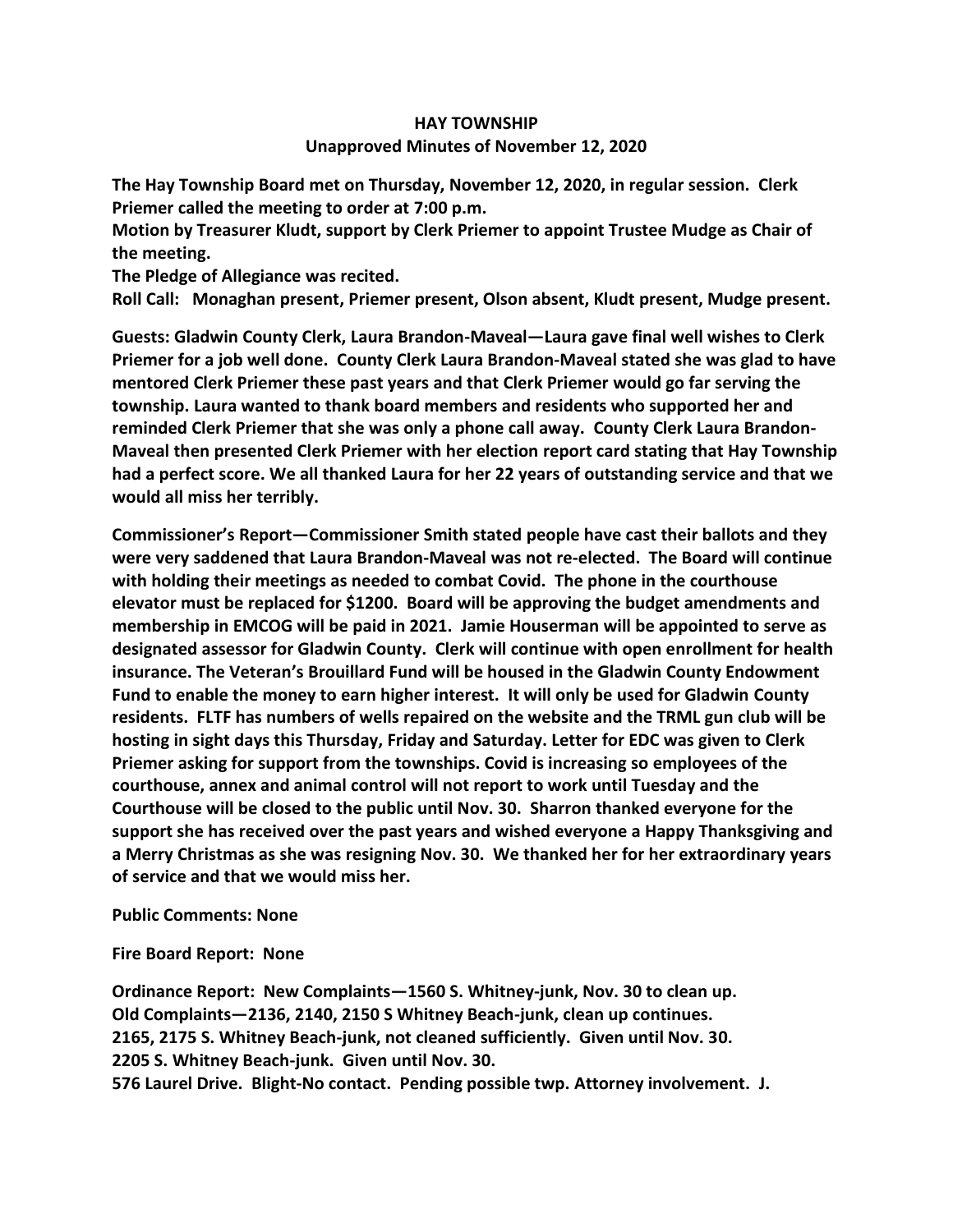**Uchiyama and Andre had questions concerning the blighted property and another with septic issues.**

**Constable Report: Both establishments were found to be in compliance.**

# **Approval of Minutes:**

 **Minutes of August 13, 2020 were reviewed. Motion by Treasurer Kludt, support by Clerk Priemer to accept minutes as written. M/C.**

## **Treasurer's Report:**

 **Treasurer's Report was given by Treasurer Kludt for October. Motion by Clerk Priemer, support by Chair Mudge to accept Treasurer's report. M/C.**

## **Warrants/Payments:**

 **Monthly Warrants were reviewed. Motion by Trustee Monaghan, support by Chair Mudge to pay monthly warrants. M/C.**

- **Communications: None**
- **Old Business—FLTF, Mark Mudge—Chair Mudge described the new legislation of 40 years assessment costs and the grants received from the state and from Consumers Energy and Dow. Kepler is working on obtaining more grant money to help defray costs of homeowners. Hoping for 75% of the costs to be covered through grants and 25% cost to homeowners. Andre wanted Chair Mudge to make clear to FLTF that the assessments were not fair or acceptable to the residents of the special assessment district. Richard Gaft wanted to know how we went from \$300 assessments to \$100,000 assessments. Chair Mudge explained how the assessment district was approved by the Midland and Gladwin County Commissioners. Richard Gaft said he thought Chair Mudge had a conflict of interest with being supervisor of the township and being on the board of FLTF and that he should resign. Discussion followed.**
- **New Business—Supervisor Olson resignation—Motion by Chair Mudge, support by Trustee Monaghan to accept Supervisor Olson's resignation. M.C.**
- **Swearing in of Supervisor Mudge and Trustee Monaghan. Both Mudge and Monaghan were sworn in by Clerk Priemer.**
- **Property Split of 2 ten-acre splits from 39 acres #110-036-100-001-00. Motion by Trustee Monaghan, support by Chair Mudge to approve property split of \$110-036- 100-001-00. M.C.**
- **QuickBooks—Clerk Priemer updated the board on status of getting QuickBooks installed and ready for January.**